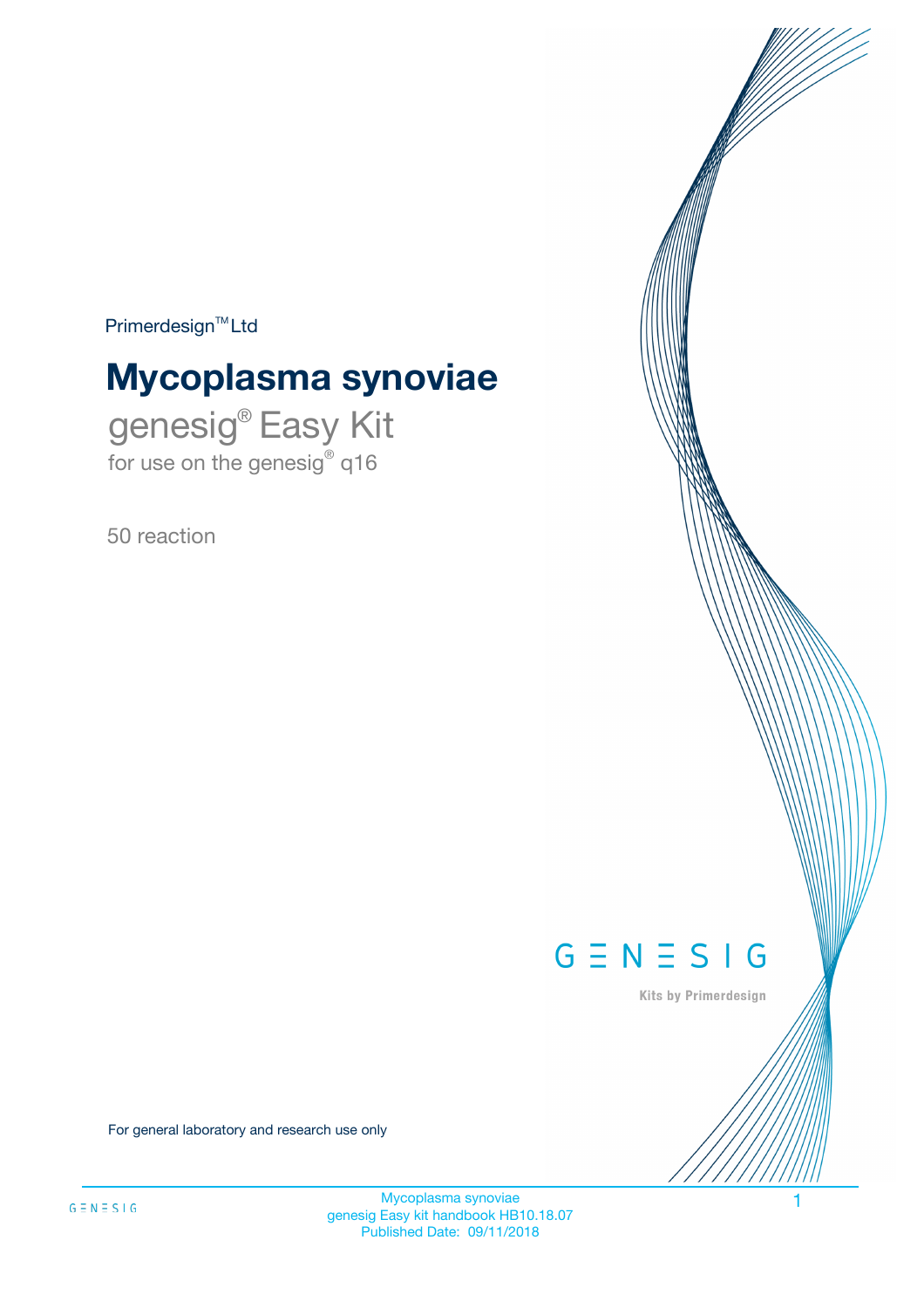# genesig® Easy: at a glance guide

#### **For each DNA test**

| Component               | <b>Volume</b> | Lab-in-a-box pipette |  |
|-------------------------|---------------|----------------------|--|
| M.synoviae reaction mix | 10 µl         |                      |  |
| <b>Your DNA sample</b>  | 10 µl         |                      |  |

#### **For each positive control**

| Component                 | Volume          | Lab-in-a-box pipette |  |
|---------------------------|-----------------|----------------------|--|
| M.synoviae reaction mix   | 10 <sub>µ</sub> |                      |  |
| Positive control template | $10 \mu$        |                      |  |

#### **For each negative control**

| Component               | <b>Volume</b>   | Lab-in-a-box pipette |  |
|-------------------------|-----------------|----------------------|--|
| M.synoviae reaction mix | 10 <sub>µ</sub> |                      |  |
| <u>Water</u>            | 10 <sub>µ</sub> |                      |  |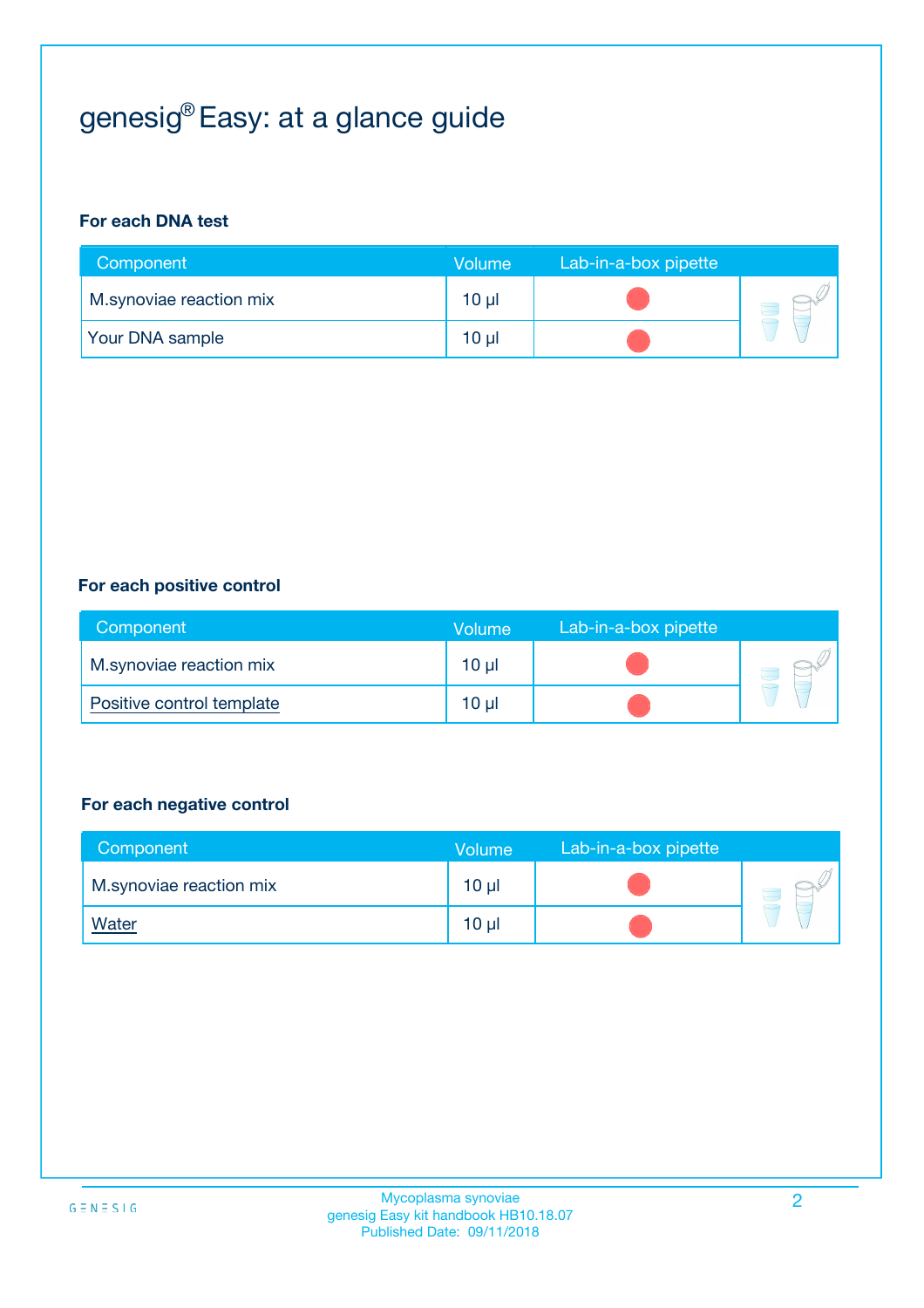# Kit Contents



# Reagents and equipment to be supplied by the user

#### **genesig® q16 instrument**

#### **genesig® Easy Extraction Kit**

This kit is designed to work well with all processes that yield high quality RNA and DNA but the genesig Easy extraction method is recommended for ease of use.

#### **genesig® Lab-In-A-Box**

The genesig Lab-In-A-Box contains all of the pipettes, tips and racks that you will need to use a genesig Easy kit. Alternatively if you already have these components and equipment these can be used instead.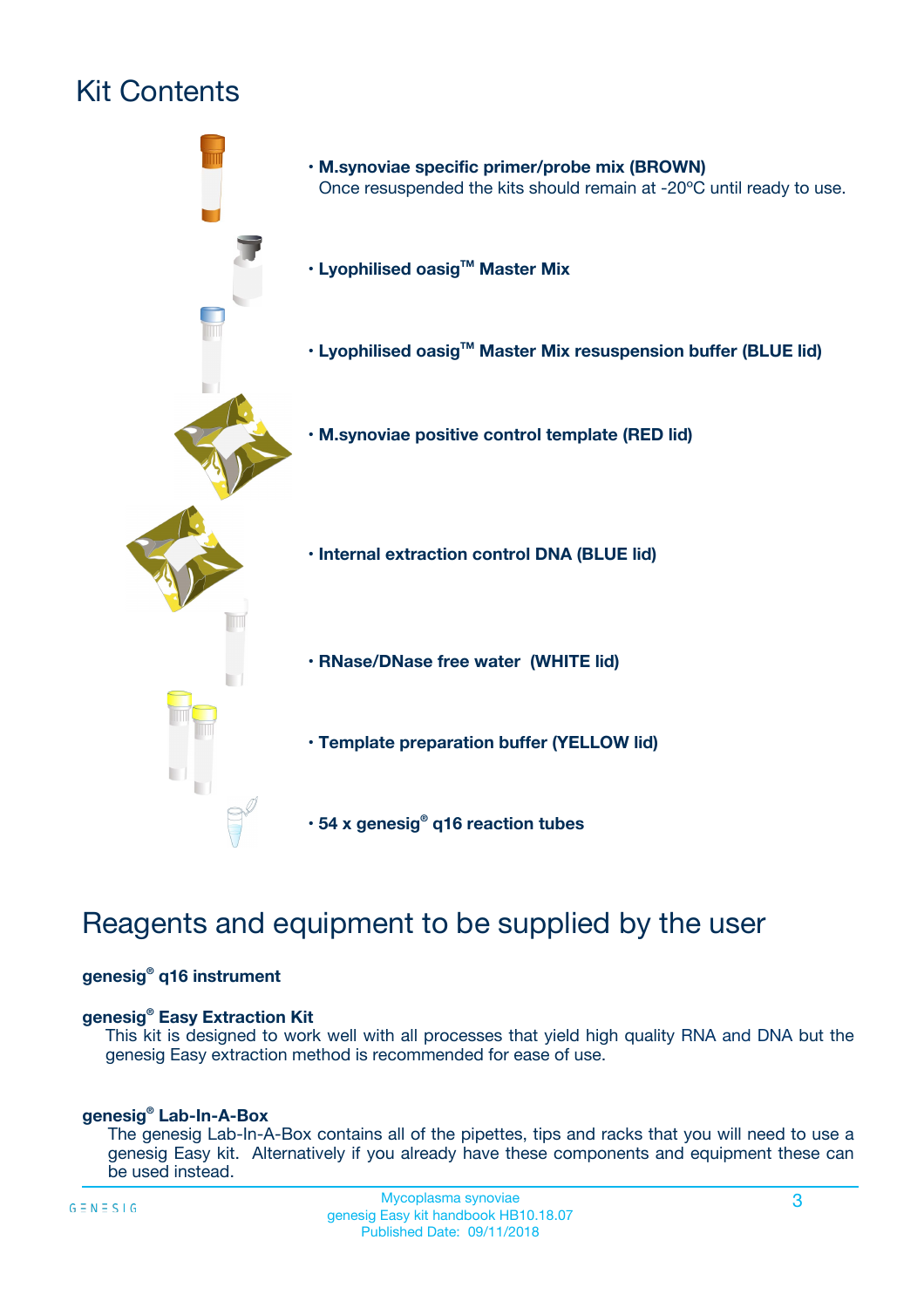# Step-by-step guide

### 1. Create your reaction mix



Use the blue pipette to transfer 500µl**\*** of the oasig Master Mix resuspension buffer into the tube of lyophilised oasig Master Mix and mix well by gently swirling. Then transfer all of that master mix into the brown tube labelled M.synoviae primers/probe.

**\***Transfering 525µl of the oasig Master Mix resuspension buffer to your oasig Master Mix (instead of the 500µl recommended above) will enable you to take full advantage of the 50 reactions by accounting for volume losses during pipetting. In order to do so with the genesig Easy fixed volume pipettes use 1x blue, 2x red and 1x grey pipettes to make the total volume. Please be assured that this will not adversely affect the efficiency of the test.

Cap and shake tube to mix. A thorough shake is essential to ensure that all components are resuspended. **Failure to mix well can produce poor kit performance.**

Leave to stand for 5 minutes. Now your reaction mix is ready to use.

Store the reaction mix in the freezer from hereon.

#### Top tip

- Ensure that the reaction mix is mixed thoroughly before each use by shaking.
- **•** Once resuspended do not expose genesig Easy kit to temperatures above -20°C for longer than 30 minutes at a time.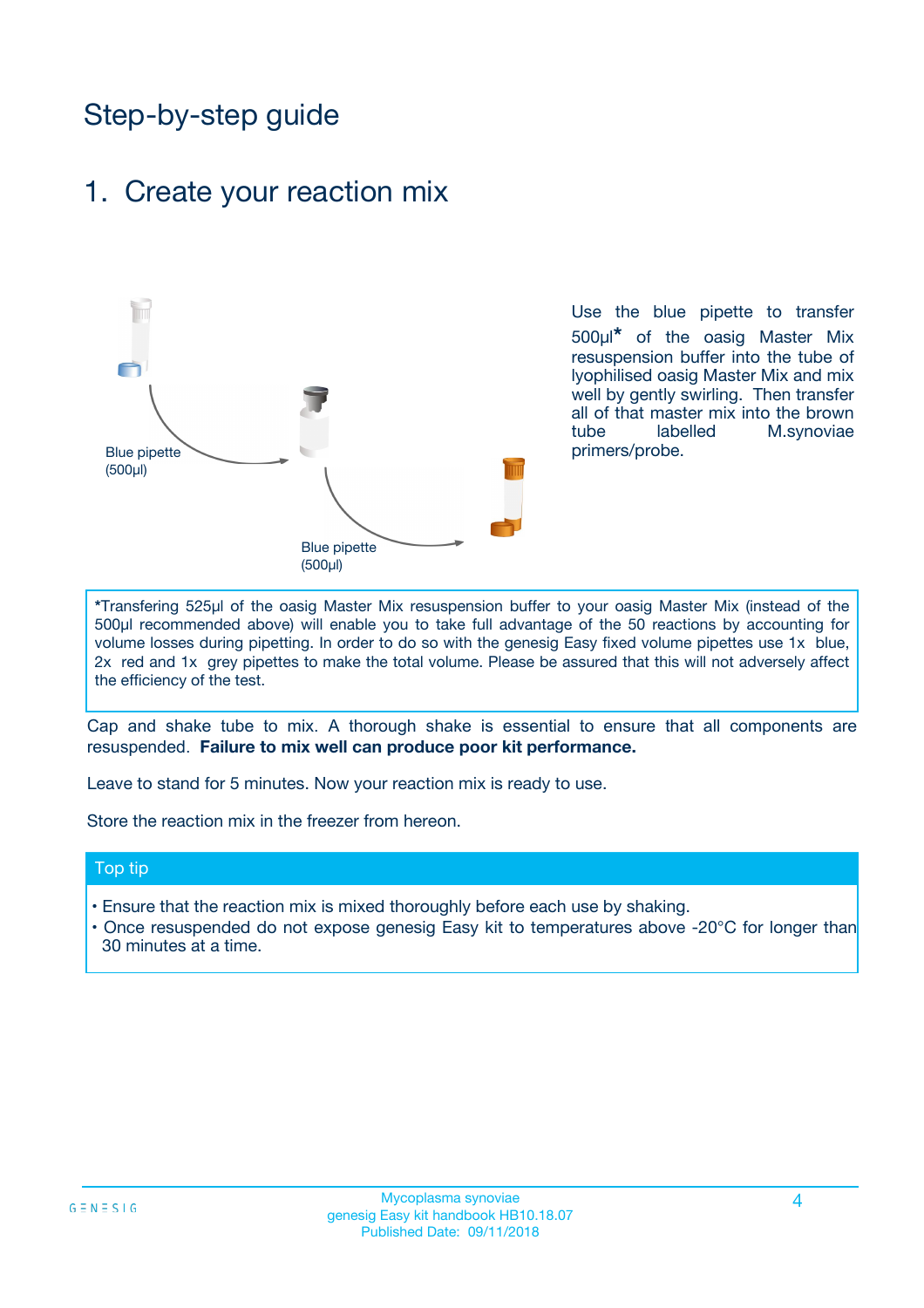# 2. Internal extraction control



Use the blue pipette to transfer 1000µl (2 x 500µl) of template preparation buffer into the Internal Extraction Control DNA tube. Cap and shake tube to mix.

Your kit contains Internal Extraction Control DNA. This is added to your biological sample at the beginning of the DNA extraction process. It is extracted along with the DNA from your target of interest. The q16 will detect the presence of this Internal Extraction Control DNA at the same time as your target. This is the ideal way to show that your DNA extraction process has been **successful.** 

#### **If you are using an alternative extraction kit:**

Use the red pipette to transfer 10µl of Internal Extraction Control DNA to your sample **after** the lysis buffer has been added then follow the rest of the extraction protocol.

#### **If you are using samples that have already been extracted:**

Use the grey pipette to transfer 5µl of Internal Extraction Control DNA to your extracted sample.

### 3. Add reaction mix to all reaction tubes



For every reaction to be run, use the red pipette to add 10µl of your M.synoviae reaction mix to every tube.

#### Top tip

- Always pipette the reaction mix directly into the bottom of the tube.
- You can label the tube lids to aid your reaction setup but avoid labelling tube sides.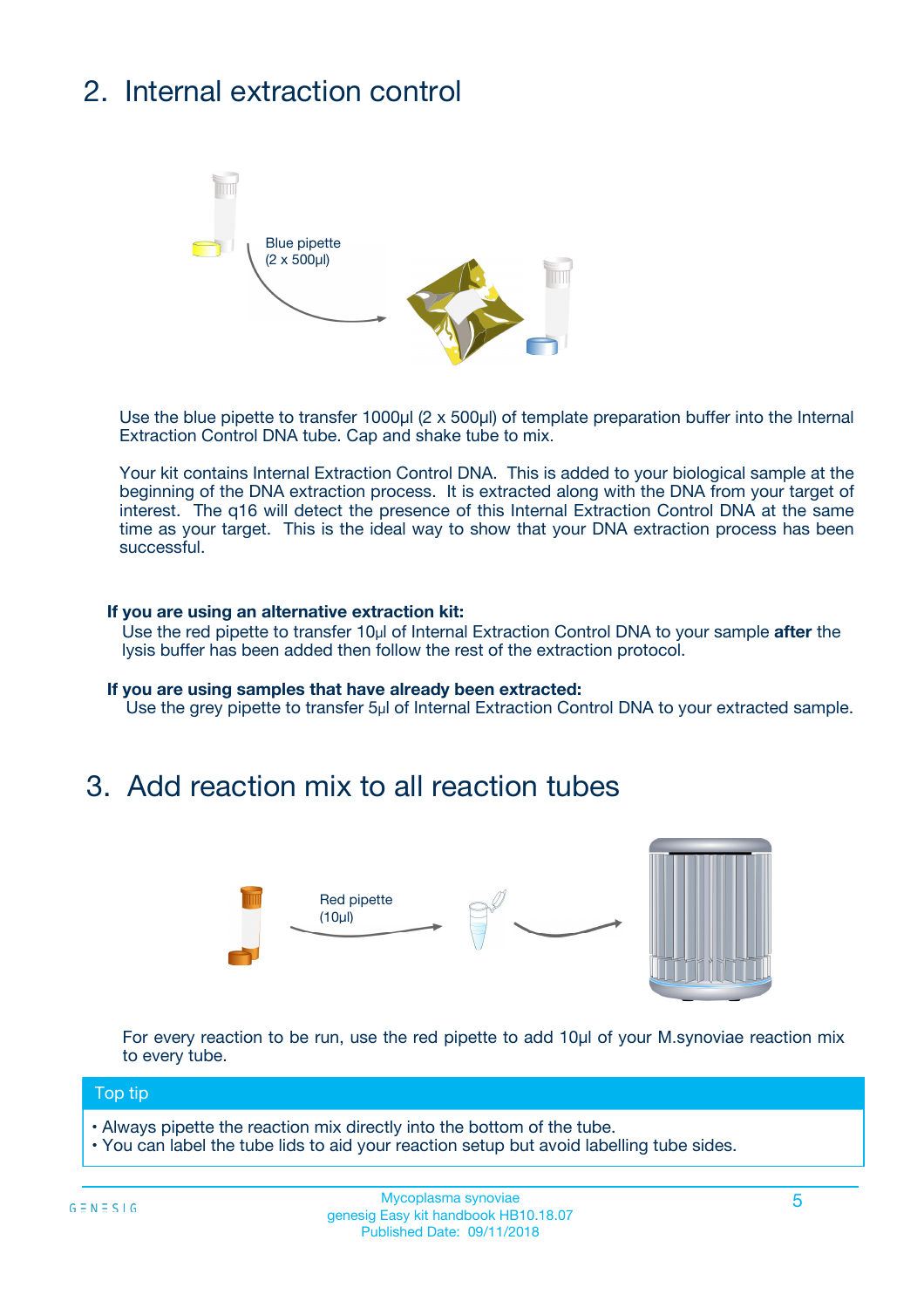### 4. Negative control



For each test you will require a negative control. Instead of DNA, water is used. This sample should typically prove negative thus proving that all of your positive samples really are positive.

To create a negative control reaction simply use the red pipette to add 10µl of the water to the required reaction tubes. Close these tubes after adding the water.

Because some genesig kit targets are common in the environment you may occasionally see a "late" signal in the negative control. The q16 software will take this into account accordingly.

#### Top tip

**•** Always add the water to the side of the tube to reduce the introduction of bubbles.

### 5. Set up a test



For each sample you wish to analyse, use the red pipette to add 10µl of your DNA sample to the required reaction tubes. Close these tubes after adding the sample. Always change pipette tips between samples.

#### Top tip

**•** Always add the DNA sample to the side of the tube to reduce the introduction of bubbles.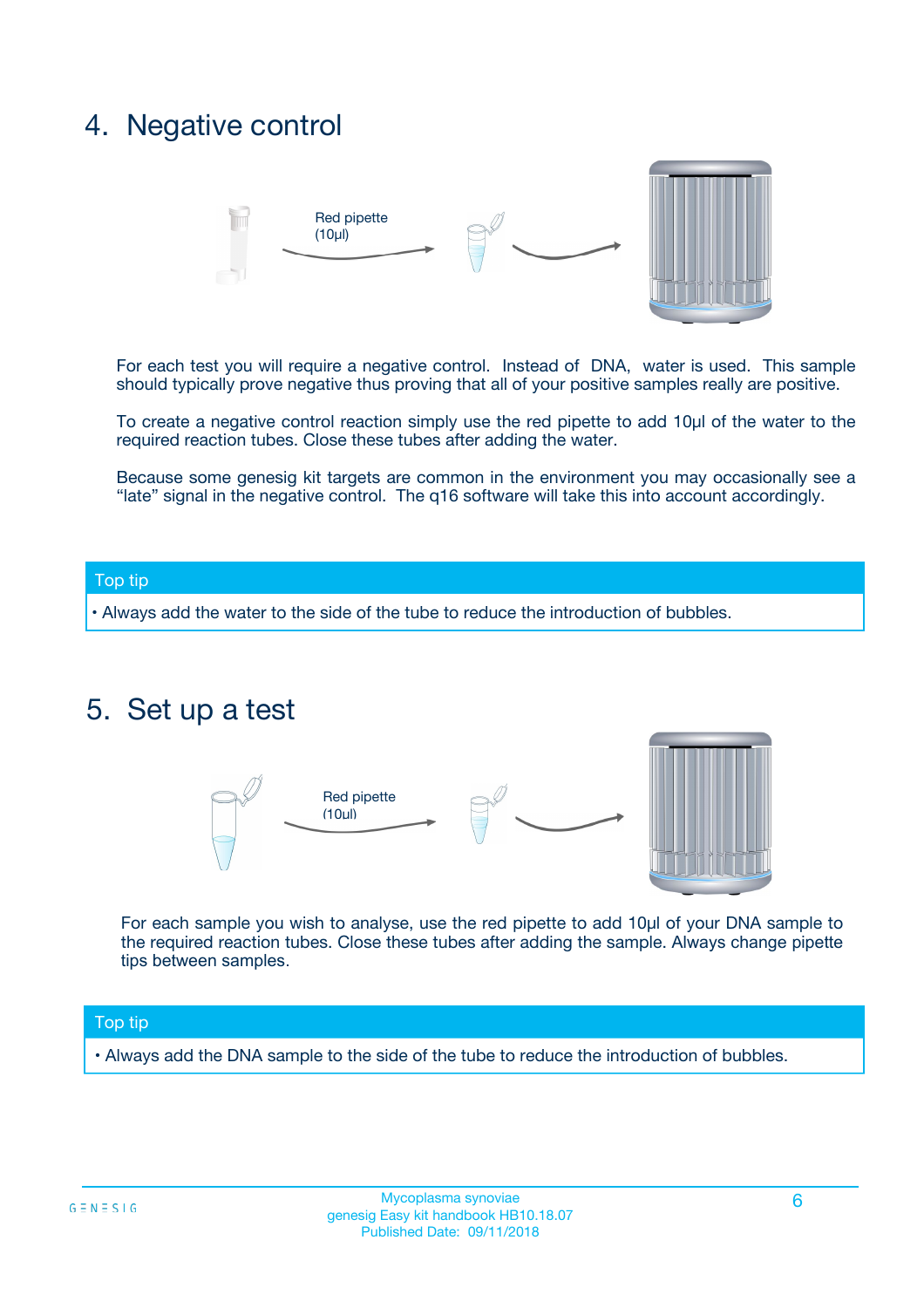### 6. Positive control



Use the blue pipette to transfer 1000µl (2 x 500µl) of template preparation buffer into the positive control template tube. Cap and shake tube to mix.

Each time you run a test you will require a positive control. This is a small portion of DNA from your target of interest. It serves two purposes:

1. It will always test positive so it shows that everything is working as it should be.

2. The q16 software knows how much DNA is present in the positive control. So it can automatically compare your sample of interest with the positive control to calculate the amount of target DNA in your sample.

To create a positive control reaction, simply use 10µl of the positive control instead of your DNA sample.



Take great care when setting up your positive control. The positive control template has the potential to give you a false positive signal in your other samples. Set positive controls up last after all other sample tubes are closed. Always change pipette tips between samples. You may even choose to set up positive controls in a separate room.

#### Top tip

**•** Always add the positive control to the side of the tube to reduce the introduction of bubbles.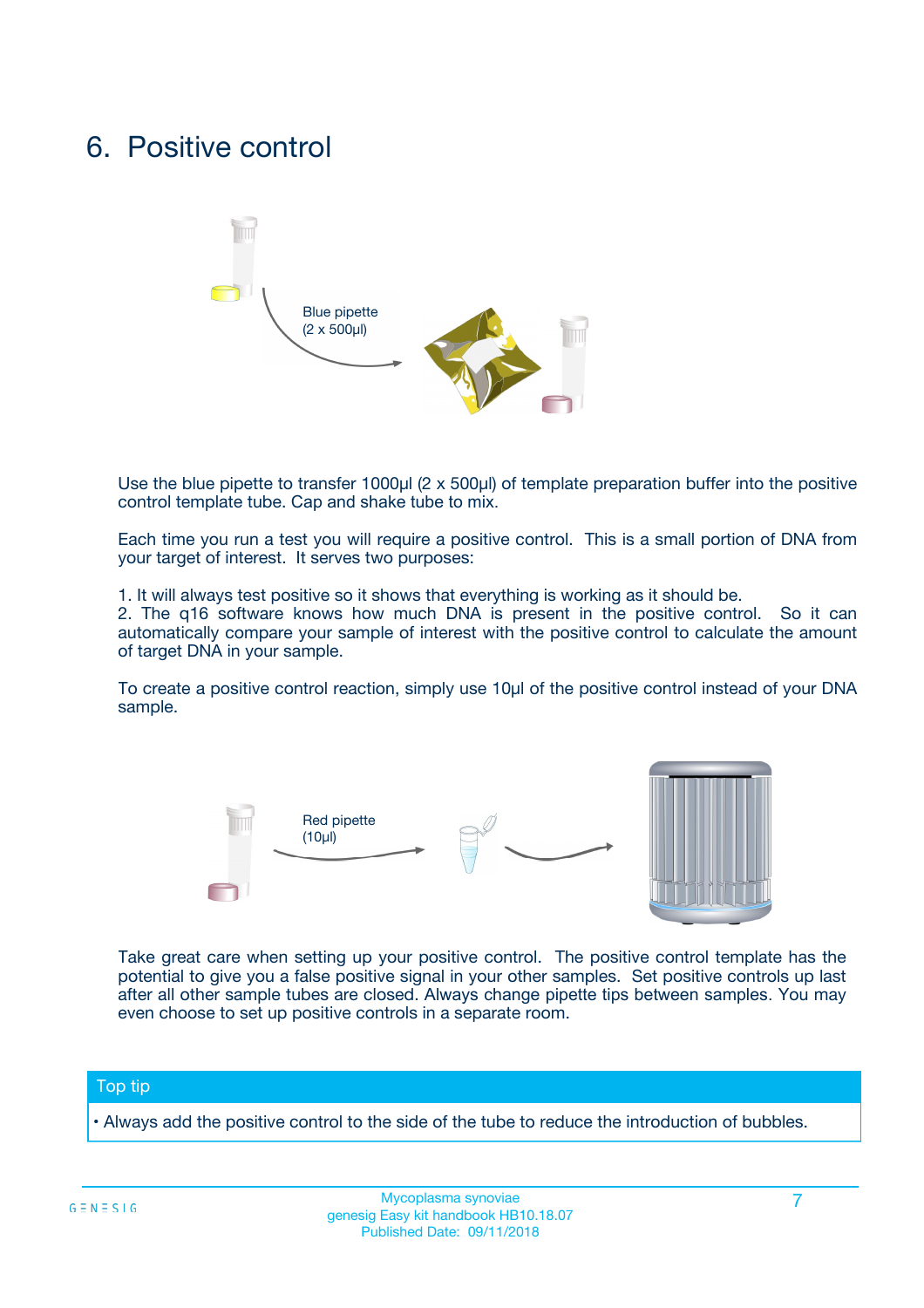# 7. Running the test

Place the tubes into the correct positions in your q16 as defined by the software, this may include positioning of empty tubes to ensure that the q16 lid is balanced. The run can then be started.

| genesig q16 PCR software - 1.2                                               |                                     | $\Box$                                                                                  |
|------------------------------------------------------------------------------|-------------------------------------|-----------------------------------------------------------------------------------------|
| Unsaved (New Experiment 2<br>$\vert \cdot \vert$<br><b>Open Experiments:</b> | <b>D</b> Open<br>Save<br>$\Box$ New | Save As<br><b>C</b> Close<br>$G \equiv N \equiv S \mid G$<br><b>&amp; Configuration</b> |
| Setup<br><b>Results</b><br><b>Stages:</b>                                    |                                     |                                                                                         |
| <b>Notes</b>                                                                 | Samples                             | <b>Tests</b>                                                                            |
| <b>Name and Details</b>                                                      | Color<br>Name                       | Note<br>Color<br>Note<br>Name                                                           |
| New Experiment 2017-10-26 11:06                                              | Sample 1                            | ع<br>条<br>Test 1                                                                        |
| Kit type: genesig® Easy Target Detection kit                                 | Sample 2                            |                                                                                         |
| Instrument Id.:                                                              | Sample 3                            | $\qquad \qquad \blacksquare$<br>$\qquad \qquad \blacksquare$                            |
| Run Completion Time:                                                         | Sample 4                            |                                                                                         |
| <b>Notes</b>                                                                 | Sample 5<br>A<br>v                  | $\triangle$<br>4<br>$\oplus$<br>₩                                                       |
| <b>Well Contents</b>                                                         |                                     | <b>Run</b>                                                                              |
| Pos.<br>Test                                                                 | Sample                              | <b>Run Status</b>                                                                       |
| Test 1<br>-1                                                                 | <b>Negative Control</b>             | $\blacktriangle$                                                                        |
| $\overline{2}$<br>Test 1                                                     | <b>Positive Control</b>             |                                                                                         |
| $\overline{\mathbf{3}}$<br>Test 1                                            | Sample 1                            | Show full log                                                                           |
| Test 1<br>$\overline{4}$                                                     | Sample 2                            |                                                                                         |
| 5<br>Test 1                                                                  | Sample 3                            | <b>Run Control</b>                                                                      |
| 6<br>Test 1                                                                  | Sample 4                            |                                                                                         |
| $\overline{7}$<br>Test 1                                                     | Sample 5                            |                                                                                         |
| 8                                                                            |                                     | $\triangleright$ Start Run<br>Abort Run                                                 |
| <b>JOD FURTY TUDE TO BUILDED IN</b>                                          |                                     | $\overline{\mathbf{v}}$                                                                 |

#### Top tip

- Before loading tubes into the q16, check for bubbles! Flick the bottom of the tubes to remove any bubbles that may have formed during the test setup.
- Apply centrifugal force with a sharp wrist action to ensure all solution is at the bottom of the reaction tube.
- When repeating a test you can use a previous file as a template by clicking 'open' then selecting File name > Files of Type > Experiment file as template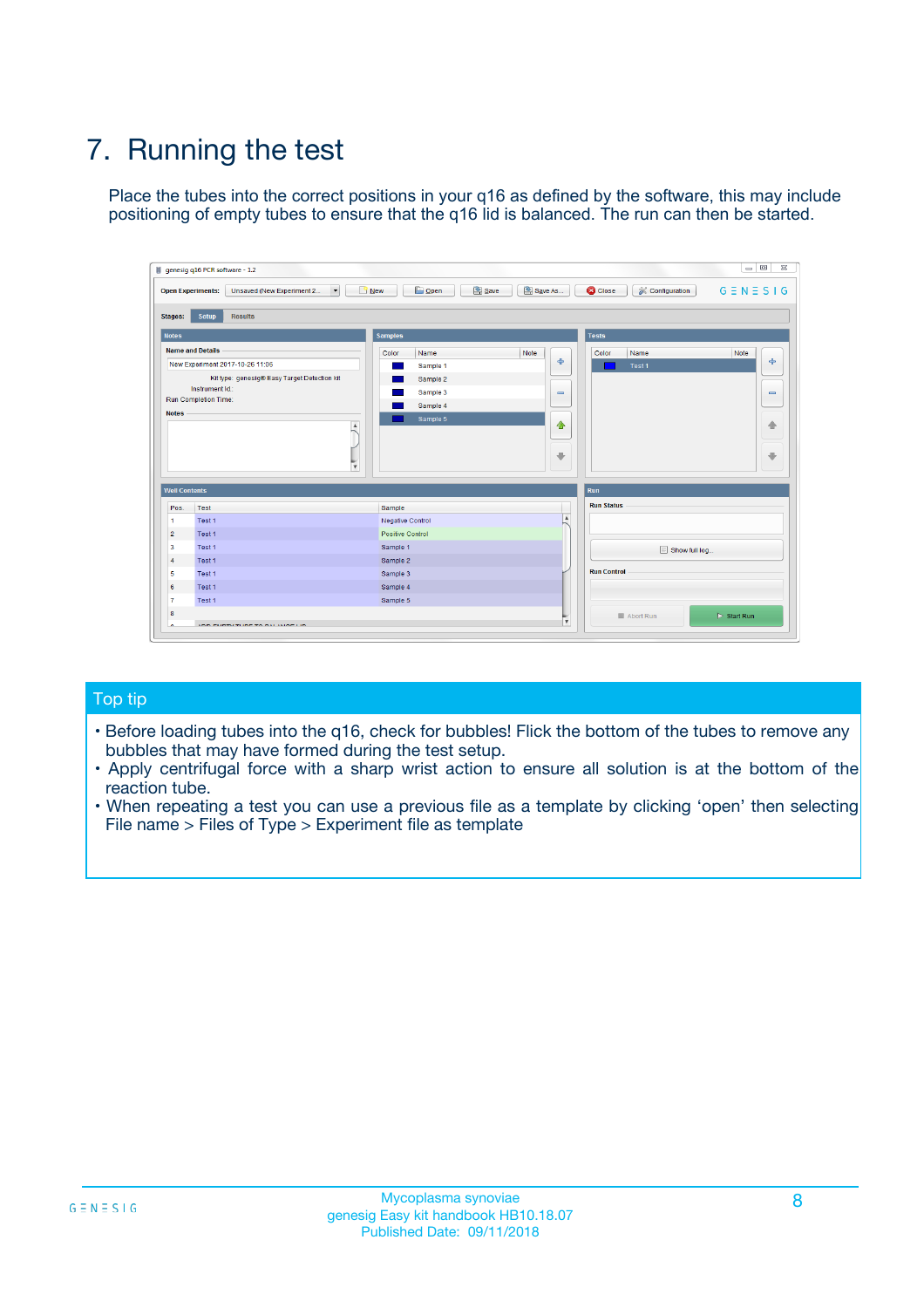### What do my results mean?

Analysis of your data is carried out automatically by the genesig q16. The following information is designed to help you fully understand a result or to troubleshoot:

### "Positive"

#### **Explanation**

Your sample has produced a positive result. Your target of interest is present and you can use the reported quantity.

"Negative"

#### **Explanation**

Your sample has produced a negative result. The target is not present in your sample.

### "Test contaminated"

#### **Explanation**

The Negative Control should be completely free of any DNA. If you see this error message it means that at some point during the setup, the Negative Control has been contaminated with DNA and has given a positive signal. This contamination has invalidated the test. The Positive Control and your test samples are both possible sources of contaminating DNA. The genesig q16 reaction tubes from previous runs will also contain very high amounts of DNA so it is important that these are carefully disposed of after the run is completed and NEVER OPENED. It may be the case that your kits have become contaminated which will lead to the same problem occurring repeatedly.

#### **Solutions**

1. Clean your working area using a commercial DNA remover solution to ensure the area is DNA free at the start of your run and re-run the test

2. If the problem persists then the kit has become contaminated and it will have to be discarded and replaced with a new kit. When you open the new kit, run a simple test to show that changing the kit has solved the problem. Prepare a test which includes only the Positive Control, the Negative Control and one 'mock sample'. For the 'mock sample' add water instead of any sample DNA. The result for the Negative Control and the mock sample should be negative indicating that contamination is no longer present.

#### **Preventive action**

An ideal lab set-up has a 'Clean area' where the test reagents are prepared and a 'sample area' where DNA samples and the Positive Control template are handled. The best workflow involves setting up all the test components (excluding the positive control template) in the clean area and then moving the tests to the sample area for sample and Positive Control addition. If this method is followed then the kit components are always kept away from possible sources of contamination. For extra security the Negative Control can be completely prepared and sealed in the clean area. All work areas should be decontaminated regularly with DNA remover.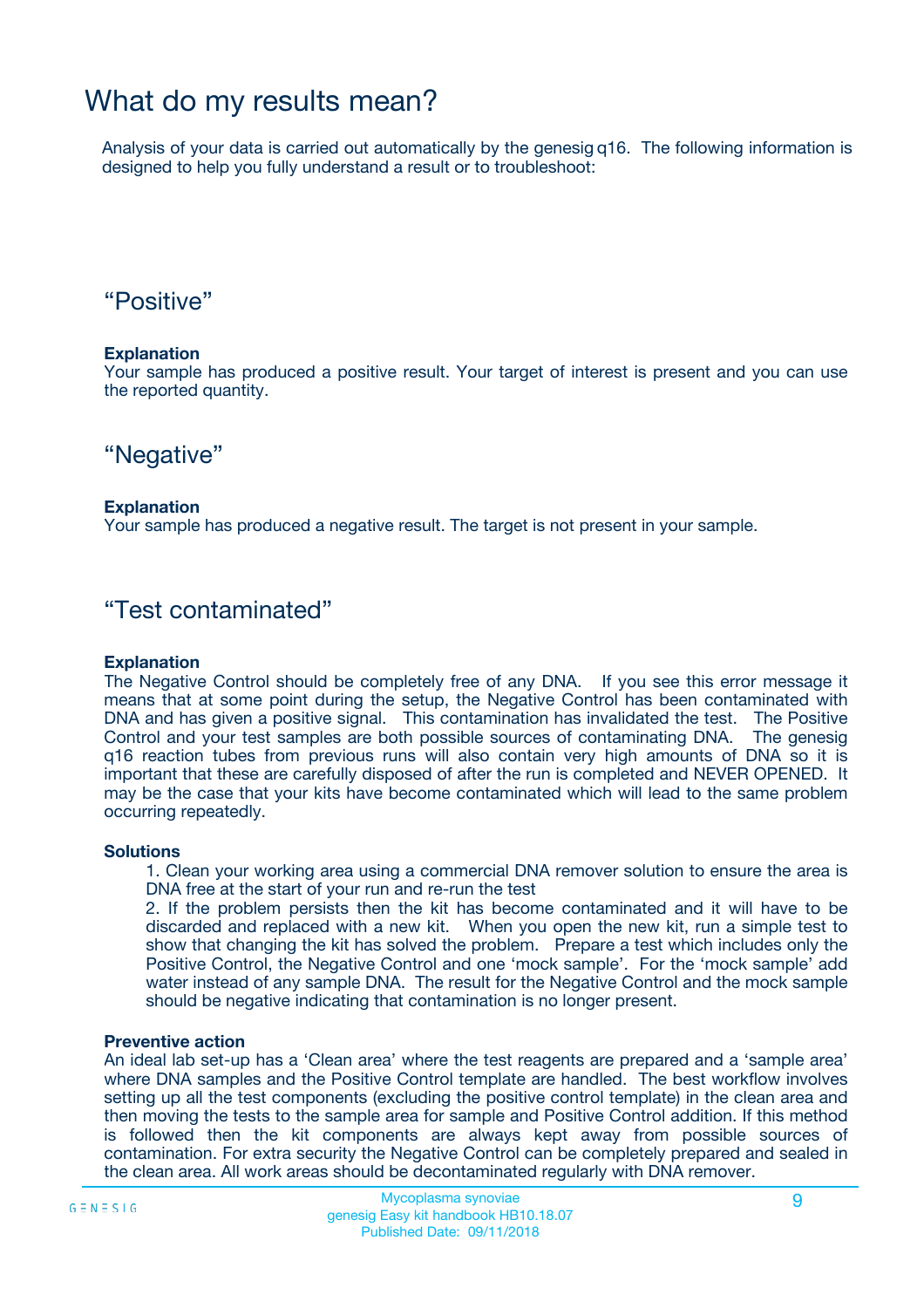### "Sample preparation failed"

#### **Explanation**

The test has failed because the quality of the sample was not high enough. The Internal Extraction Control component identifies whether the sample has been prepared correctly and is of suitable quality. This error message means that this quality control test has failed and the sample quality is not high enough for analysis.

#### **Solutions**

1. Check the sample preparation protocol for any user errors then repeat.

2. Poor quality samples can result from overloading the sample preparation protocol with too much starting material. Try reducing the amount of starting material then repeat.

3. Failing to add the Internal extraction Control DNA to your sample during the sample preparation protocol can also lead to a reported result of "sample preparation failed". Ensure that this step has not been overlooked or forgotten. If your samples are derived from an archive store or from a process separate from your genesig Easy extraction kit; you must add 5µl of Internal Extraction Control DNA into each 0.5ml of your sample to make it suitable for use on the q16.

### "Positive result, poor quality sample"

#### **Explanation**

The test is positive so if you are only interested in obtaining a 'present or absent' answer for your sample then your result is reliable. However, the test contains an Internal Extraction Control component that identifies if the sample is of high quality. This quality control test has failed and the sample is not therefore of high enough quality to accurately calculate the exact copy number of DNA present. If you require quantitative information for your sample then proceed with the solutions below.

#### **Solution**

For appropriate solutions, read the "Sample preparation failed" section of this handbook.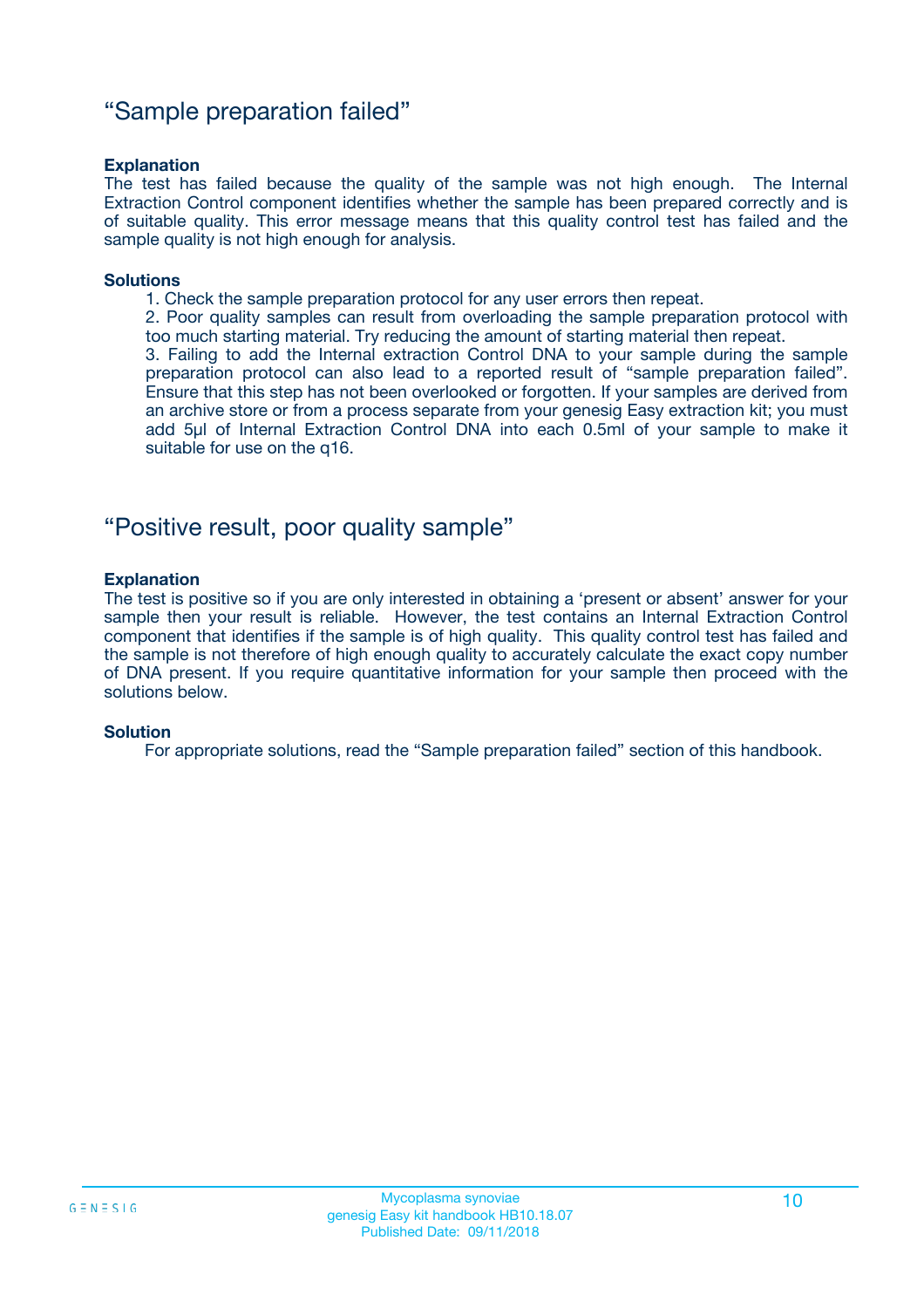### "Test failed"

#### **Explanation**

The test has failed because the Positive Control has not worked. The Positive Control is present to show that all aspects of the test are working correctly together. When this control test fails, the test as a whole is invalidated. This finding indicates that a problem has occurred in the reaction set-up part of the experiment and has nothing to do with sample preparation.

#### **Solutions**

- 1. Check the entire workflow and test set-up to look for any user errors, then repeat the test e.g. have the right colour pipettes and solutions been used with the correct tubes?
- 2. Ensure the positive and negative controls are inserted into the correct wells of your q16.

3. A component of the test may have 'gone off' due to handing errors, incorrect storage or exceeding the shelf life. When you open a new kit, run a simple test to show that changing the kit has solved the problem. Prepare a test which includes only the Positive Control, the Negative Control and one 'mock sample'. For the 'mock sample' add internal control template instead of any sample DNA. If the Positive Control works, the mock sample will now be called as a negative result.

### "Test failed and is contaminated"

#### **Explanation**

The Positive Control is indicating test failure, and the Negative Control is indicating test contamination. Please read the "Test Failed" and "Test contamination" sections of this technical support handbook for a further explanation.

#### **Solution**

For appropriate solutions, read both the "Test failed" and "Test contaminated" sections of this handbook.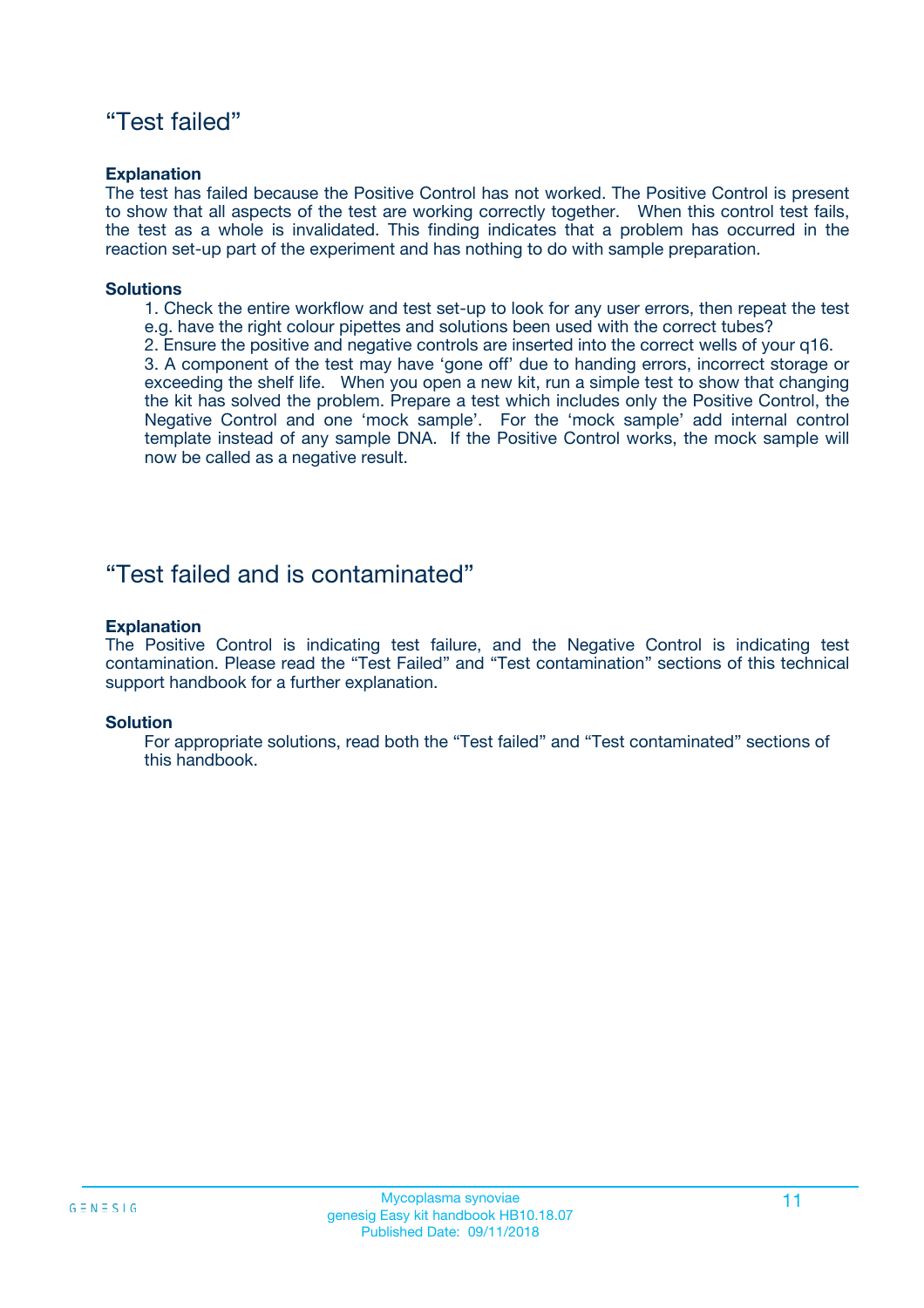# Mycoplasma synoviae

Mycoplasma synoviae is a gram negative bacteria which causes bacterial disease affecting the joints, bones and respiratory system of birds. The usual hosts for Mycoplasma synoviae (MS) are chickens and to a lesser degree turkeys. However, MS has also been isolated from other bird species.

Transmission between birds occurs readily through direct contact, however indirect contact between birds can also result in infection. Infection occurs most commonly in chickens 4-16 weeks old. Vertical transmission from parent to chick also occurs naturally however many flocks hatched from infected hens remain free from infection. Infection rates are especially high when MS is introduced into a flock of birds, where it is common for 100% of birds to become infected, however not all birds develop joint lesions.

Whilst many cases of infection occur without presenting any clinical signs, respiratory signs may develop in combination with other pathogens. Clinical symptoms include a pale comb, lameness and abnormal curvature of limbs. Some birds may develop joint swelling and breast blisters.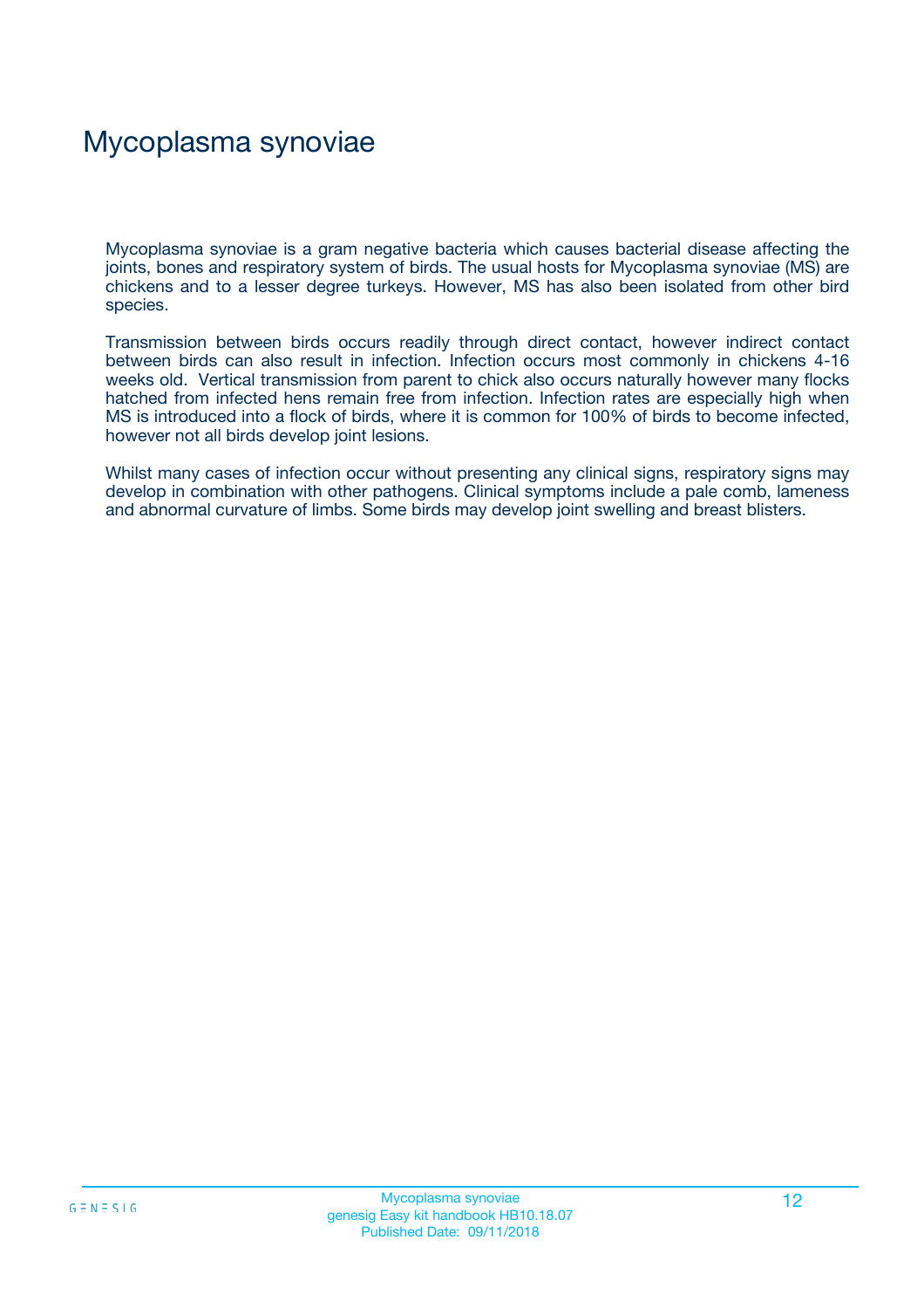# **Specificity**

The Primerdesign genesig Kit for Mycoplasma synoviae (M.synoviae) genomes is designed for the in vitro quantification of M.synoviae genomes. The kit is designed to have a broad detection profile. Specifically, the primers represent 100% homology with over 95% of the NCBI database reference sequences available at the time of design.

The dynamics of genetic variation means that new sequence information may become available after the initial design. Primerdesign periodically reviews the detection profiles of our kits and when required releases new versions.

If you require further information, or have a specific question about the detection profile of this kit then please send an e.mail to enquiry@primerdesign.co.uk and our bioinformatics team will answer your question.